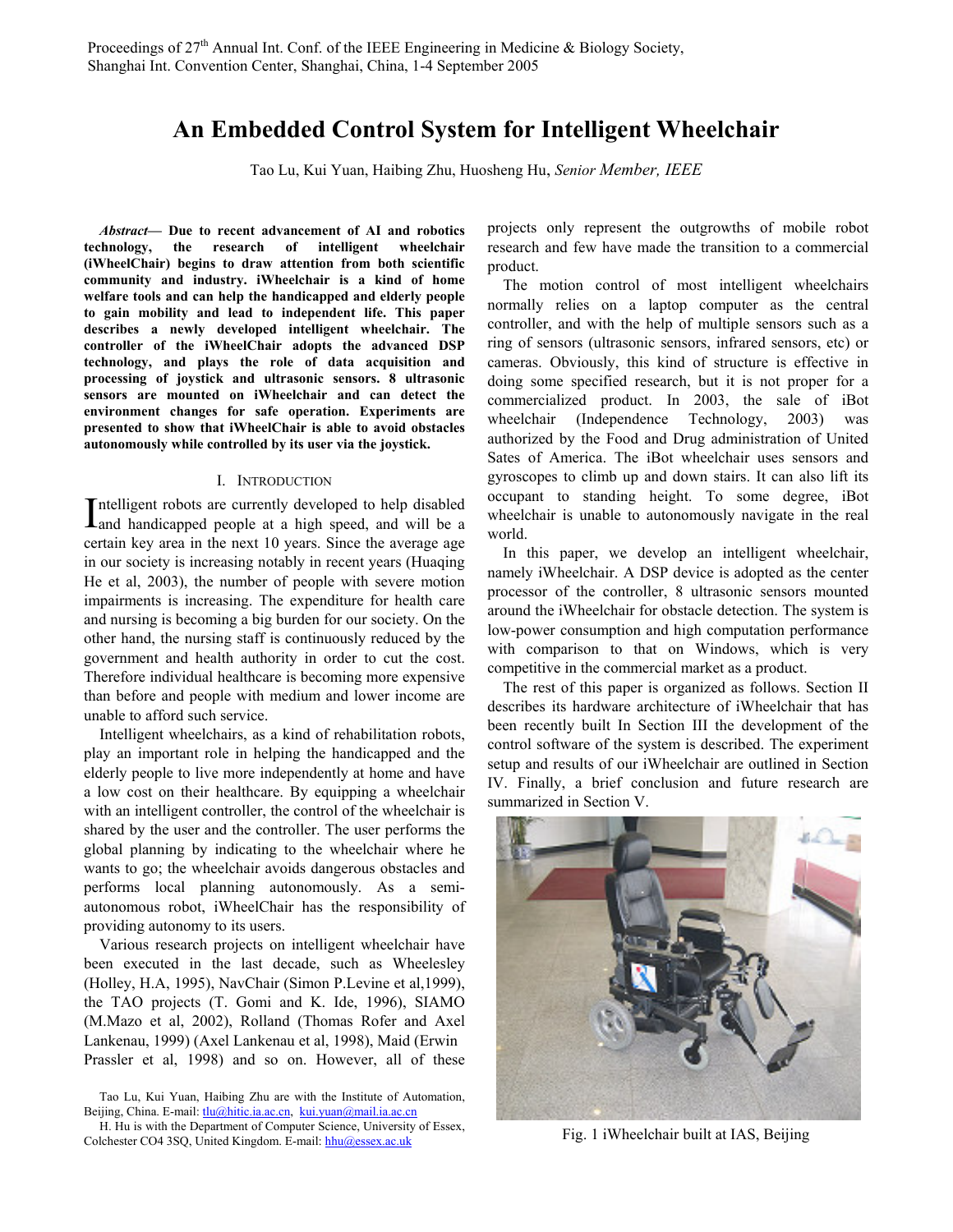## II. HARDWARE STRUCTURE

## A. Mechanical structure of iWheelchair

Fig. 1 shows the mechanical structure of iWheelchair, which is similar to a commercial power chair and is driven by its two differentially-driven wheels. In order to deal with uncertainty in the real world, it is equipped with 8 ultrasonic sensors for obstacle avoidance.. Instead of using an x86 CPU and Windows operating system, a DSP (digital signal processor) based embedded control system is developed for the iWheelChair. The hardware architecture of the controller is shown in Fig. 2.

## B. Architecture of control module

A DSP chip TMS320LF2407 (Heping Liu et al, 2002) from TI Corp is used as the core processor of the control module. Note that all the circuits for iWheelchair control are integrated on a single board.



Fig. 2 Hardware configuration

As a member of the TMS320C24x generation of TI DSP chips, TMS320LF2407 offers high-performance processing capabilities (30MIPS) and a high level of peripheral integration. The high-performance 10-bit analog-to-digital converter (ADC) has a fast conversion time of 500 ns and offers up to 16 analog input channels. Its two Event-Manager (EV) optimized for digital motor control and power conversion applications provide sixteen 16-Bit Pulse-Width Modulation (PWM) channels. All of these functional modules make the system qualified with real-time information sampling and high performance driving control.

# C. Sensor modules

Ultrasonic sensors are widely used in various kinds of mobile robots due to their properties of low cost, simplicity, easy installation and low energy consumption. Furthermore, the information from ultrasonic sensors can be processed in real-time easily provided that the processor is powerful enough. iWheelchair is equipped with 8 ultrasonic sensors which are fixed around the wheelchair at a height of 50cm.

There are 4 sensors at the front, 2 sensors at the back, each one at the left and right.

Data acquisition and processing of the ultrasonic sensors are also done by the DSP processor. Making use of 8 ultrasonic sensors, the controller of the iWheelchair can obtain the environment information in real time and controls the speed of the wheelchair according to the pre-set strategy. All the processes are realized by software, so it is very easy to change the strategy with respect to the environment, which enhances the agility of the system.

## D. Human-machine interface (HCIl)

The control device of iWheelchair is a standard analog Joystick. Through an A/D module, the controller obtains the control commands from the joystick. After a linear transformation and the judgment of environment information, the joystick commands are then changed into the speed and direction command to the controller.

## III. SOFTWARE DESIGN

The control software of the iWheelchair is written by assemble language in order to achieve real-time performance. The system software comprises three modules, namely Main loop, Environment Information Processing module and HMI Processing module.



Fig. 3 Software design

#### A. Main loop

In the main loop, i.e. the left part of Fig. 3, DSP is responsible for the transmission and capture of ultrasonic pulses and the output of real-time driving commands.

First, after initialization, DSP chooses 2 from 8 ultrasonic sensors through analog switch and respectively emits a short acoustic pulse with 40 KHz frequency using its Pulse-Width Modulation (PWM) channels. Before the return echo is detected, DSP processes the last sensor readings. Although here the sensor readings are "outdated", due to only 100ms cost once a main loop, it does not influence the real-time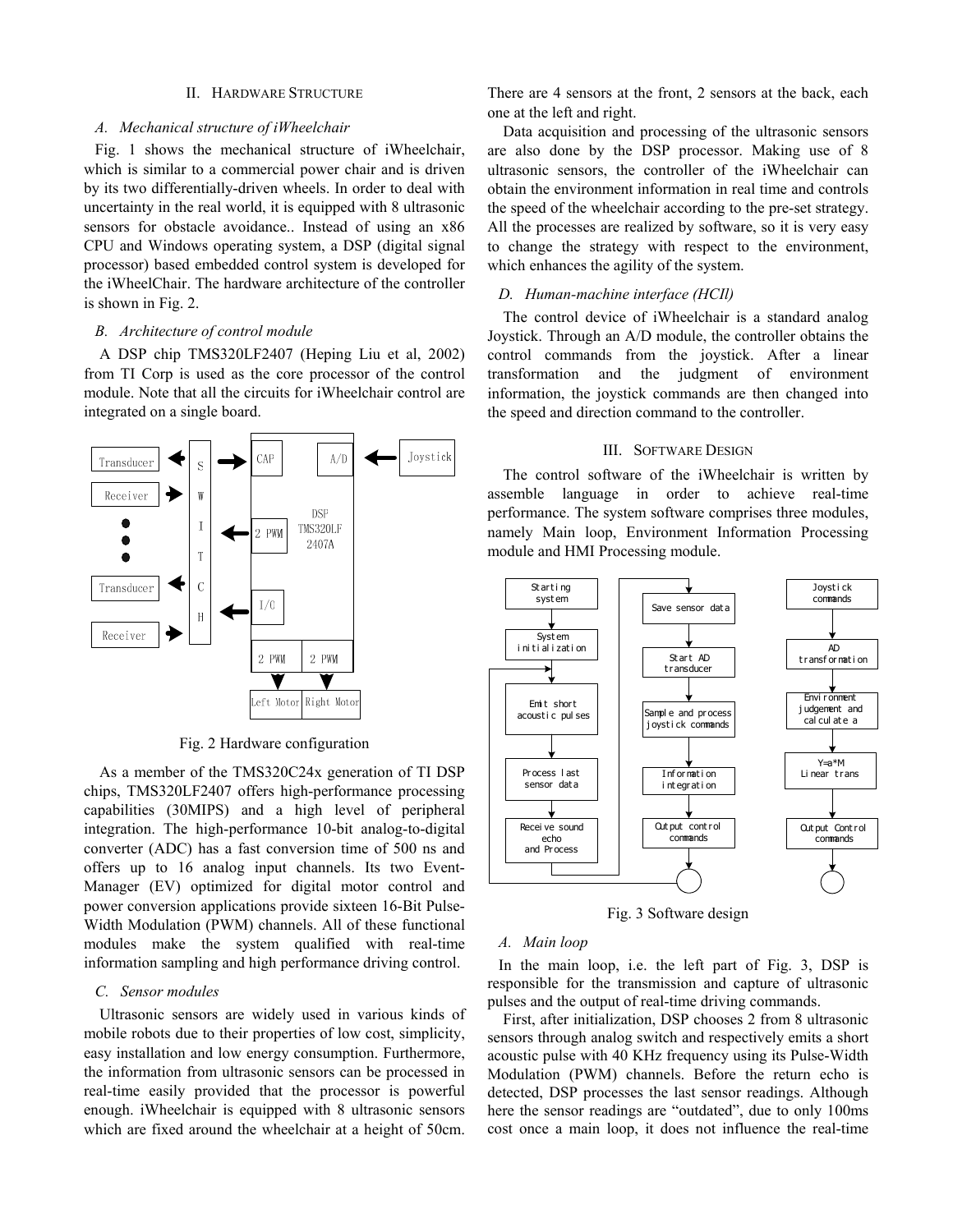performance of the system and the judgment to the environment.

 After the process of sensor readings, DSP enters a waiting loop for the return echo from the environment. If a return echo is detected or not detected in the specified amount of time, system will jump out of the waiting loop and then begin a delay program (20ms) that plays the role of noises avoidance from the environment. During this period, system starts AD transducer and read the position information from the joystick. With the information integration of sensor readings that has processed and the joystick commands the system controls the speed of iWheelchair in a safe range. After this, the main loop will be executed from the start again.

## B. Environment information processing

In this module, ultrasonic sensor readings are processed and then the corresponding mode is set. Considering that the maximal detecting range of the ultrasonic sensors is 2m, the space around iWheelchair is divided into 4 modes according to the distance from the wheelchair, which are No-obstacle mode (above 2m), Detected mode (1m~2m), Approaching mode (50cm~1m), and Stop mode (0~50cm). More specifically, we have

• No-obstacle mode means that there is no obstacle around the wheelchair in the range of 2m. In this mode, the commands from the joystick are passed directly into the actuator module after the linear transformation, similar to a common power chair. The maximal speed is limited to 1.2m/s.

Detected mode means that some obstacles are detected around the wheelchair, the speed of iWheelchair will be controlled according to the moving direction of the wheelchair and the position of the obstacle. The speed of iWheelChair will not be changed if it is not moving toward an obstacle. But if an obstacle is detected in the moving direction of iWheelchair, its speed will be decreased smoothly and the maximal speed will be limited to 0.8m/s. When iWheelchair moves more closely to an obstacle, the mode will be changed to

• Approaching mode, i.e. the maximal speed of iWheelchair will be reduced to a smaller value (0.4m/s).

Stop mode sets the iWheelChair speed to zero in the direction that the obstacle appears. At this time, any joystick commands to drive iWheelchair toward the direction of obstacles will be omitted.

Therefore, in open areas, iWheelchair is in a free-driving mode and the controller does not affect the instructions of the user. While in a narrow space, the controller will regulate the speed with regard to the remaining distance to the closest obstacle.

 To avoid a sudden change of the iWheelchair speed, which will make the user feel uncomfortable and sometime will be dangerous, speed commands to the driving wheels are generated by linear interpolation when the driving mode is switched from one to another.

 Experiments have shown that the control strategy described above can not only guarantee the agility of operation with the joystick, but is also very effective to control iWheelchair in a safe range.

#### C. Human-machine interface

The human-machine interface (HCI) of iWheelchair is a standard analog joystick. In order to control the movement of the iWheelchair correctly, the driving signals to the two driving wheels must be in accordance with the position command from the joystick exactly.

 Define the position of the joystick as the coordinate of x and y axis, a linear relationship between the position of the joystick and the driving signal to the two driving wheels can be built respectively.

 The relationship between the position of the joystick and the two driving wheels can be described as:

$$
(V_i, V_r) = a \bullet (X, Y)
$$

where  $(X, Y)$  represents the position of the joystick (Fig. 4),  $(V_1, V_2)$  is the speed values of the wheels, and a is the coefficient of the linear transformation.

By setting speeds for two wheels respectively, iWheelchair can move in all direction under the differential control of the two wheels.

Tthe position of the joystick is divided into four parts shown in Fig. 4, which corresponds to four directions. After sampling the position information of the joystick, the system judges which part the joystick is in and then combines the sensory information to decide the maximal speed of iWheelchair. The whole process flow of HMI is shown in the right part of Fig. 3.



Fig. 4 Linear transformation of the joystick

#### IV. EXPERIMENTAL RESULTS

To test the effectiveness of the developed system, an experiment is designed for iWheelchair. An obstacle is put in the center of the room, as shown in Fig. 5(a). When the user is driving the iWheelchair toward the obstacle and the distance between iWheelchair and the obstacle is in a range of 2m, the controller of iWheelchair is set to *Detected* mode (the maximal speed is 0.8m/s) automatically, as shown in Fig. 5(b). When iWheelchair is approaching to the obstacle, its speed will be decreased again and the control mode will